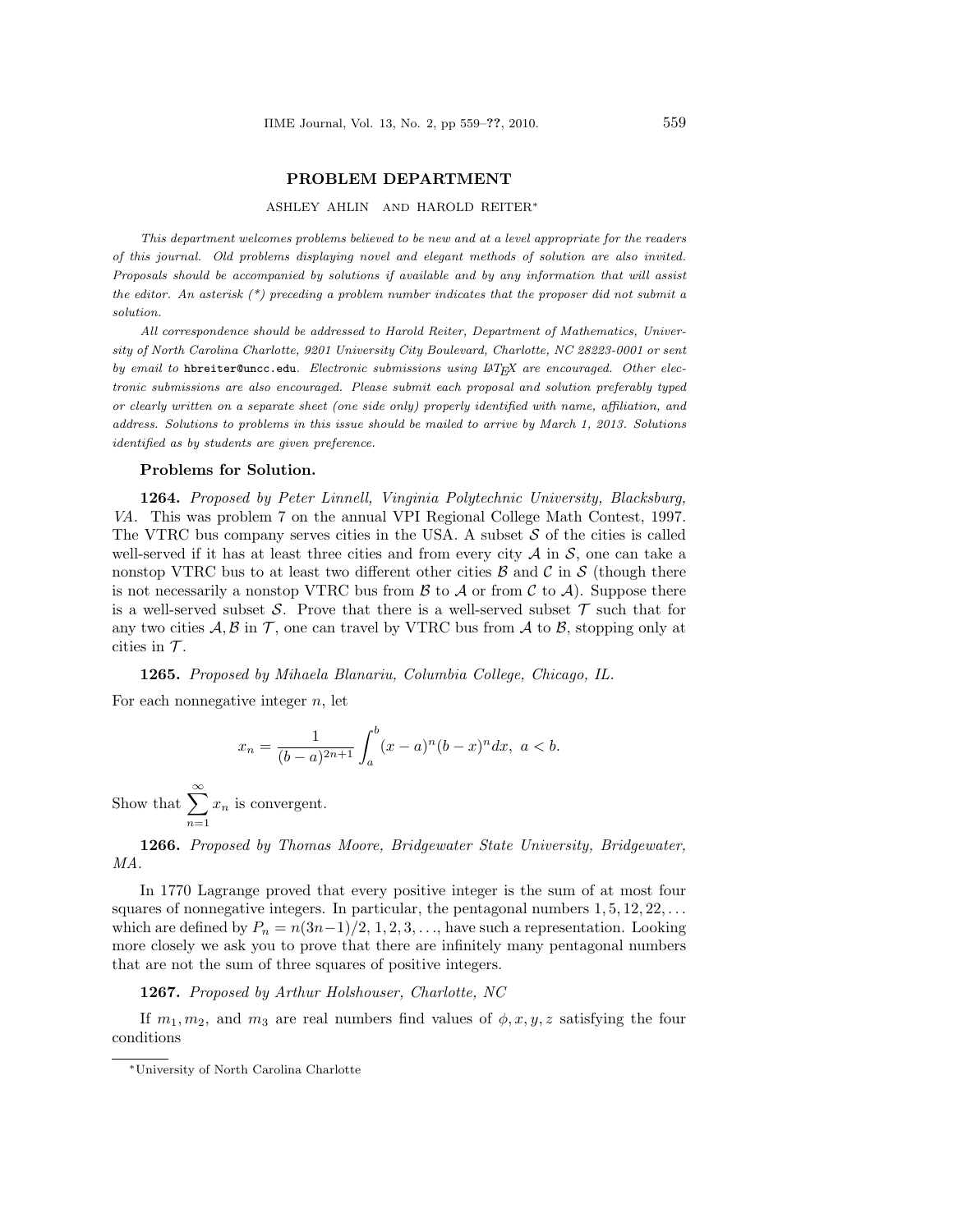1. 
$$
\frac{\phi(\frac{1}{x}+y+1)}{1+\phi} = m_1,
$$
  
\n2. 
$$
\frac{\phi(\frac{1}{x}+x+1)}{1+\phi} = m_2,
$$
  
\n3. 
$$
\frac{\phi(\frac{1}{y}+z+1)}{1+\phi} = m_3
$$
, and  
\n4.  $xyz = 1$ .

**1268.** *Proposed by Gurshamnjot Singh, student*, University of California, Berkeley.

Suppose the polynomial  $p(x) = ax^3 + bx + c$  has a single real zero *d*. Given that  $a > 0$  and  $b < 0$ , show that  $d \notin \left[ -2\sqrt{\frac{-b}{3a}}, 2\sqrt{\frac{-b}{3a}} \right]$ .

**1269.** *Proposed by Mike Pinter, Belmont University, Nashville, TN.*

As our U.S. Presidential race heats up, consider the following Base 10 alphametic:

*R O M N E Y* + *O B A M A B A T T L E*

Find a solution to the alphametic.

**1270.** *Proposed by Ben Klein, Davidson College, Davidson, NC.*

Suppose that *f* is a function such that  $f'(x) > 0$  and  $f''(x) > 0$  for *x* in the interval [*a, b*].

- (a) Explain why a trapezoidal approximation to  $\int_a^b f(x) dx$  must provide an overestimate for the integral.
- (b) Suppose that  $a \leq x_1 \leq b$  and that a trapezoidal approximation for  $\int_a^b f(x) dx$ is computed using the subintervals  $[a, x_1]$  and  $[x_1, b]$ . Show that the value of  $x_1$  that produces the approximation that is closest to the actual value of the definite integral satisfies the equation:

$$
f'(x_1) = \frac{f(b) - f(a)}{b - a}.
$$

- (c) Apply the result from part (b) to the function  $f(x) = x/(2-x)$  on the interval  $[0, 1]$ ...
- (d) For the function  $f$  given in part (c), find the values of  $x_1$  and  $x_2$  such that the trapezoidal approximation for  $\int_a^b f(x) dx$  that uses the subintervals  $[0, x_1]$ ,  $[x_1, x_2]$  and  $[x_2, b]$  is closest to the actual value of the integral.

## **1271.** *Proposed by Dave Petranick, Charlotte, NC.*

In the standard puzzle Ken<sub>K</sub>en<sub>®</sub> the numbers in each heavily outlined set of squares, called *cages*, must combine (in any order) to produce the *target number* in the top corner of the cage using one of the four mathematical operations  $+$ ,  $\times$ ,  $-$ ,  $\div$ . Of course, each cage with more than two cells must be an additive cage or a multiplicative cage. A number can be repeated within a cage as long as it is not in the same row or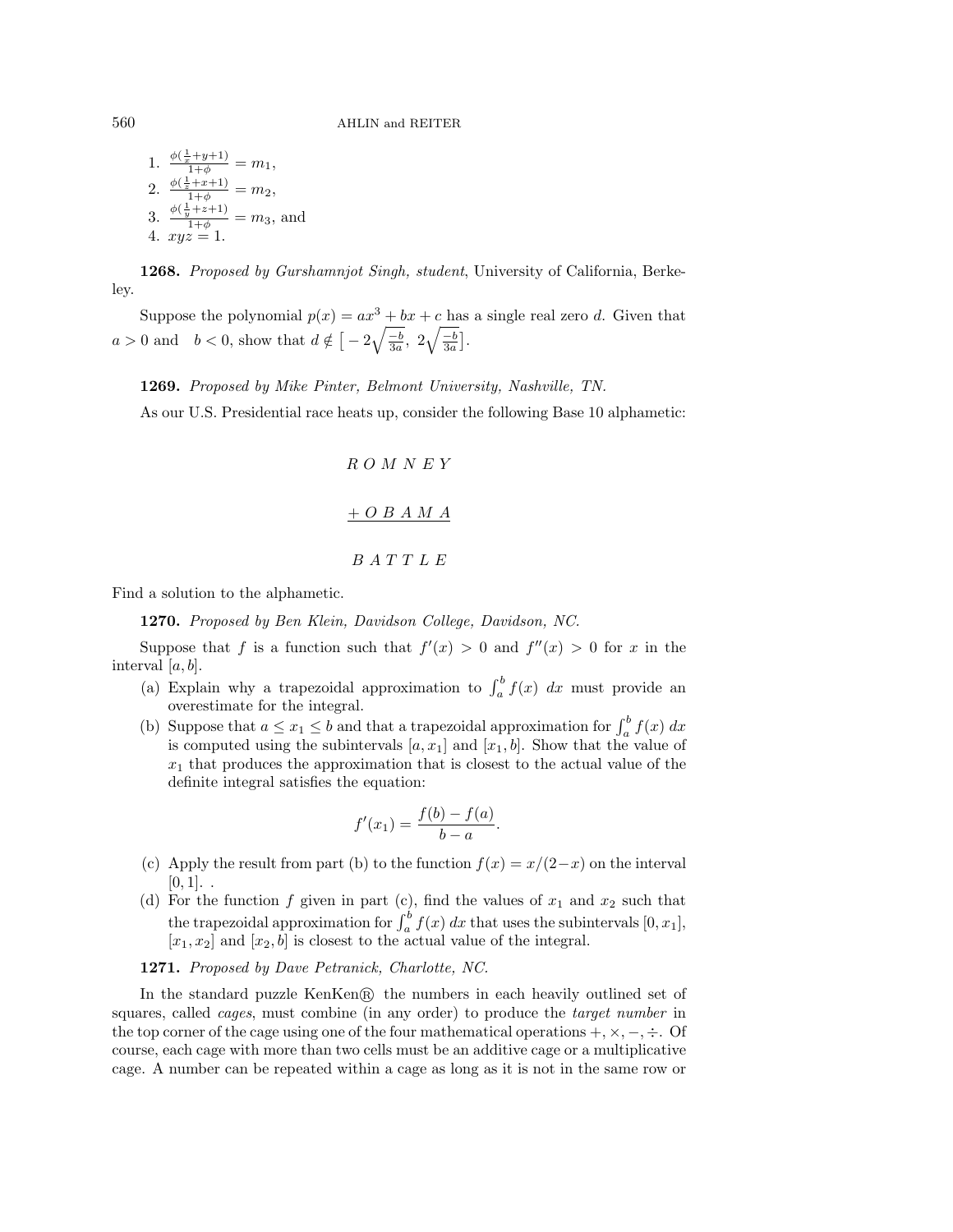column. In this  $7 \times 7$  puzzle, the seven numbers are 1 through 7. Each clue can be assigned an operation so that the resulting standard KenKen puzzle has at least one solution. Find, with proof, the location of all the sevens.

| $11\,$ | $10\,$ | 3                | $59\,$           |      |         |  |
|--------|--------|------------------|------------------|------|---------|--|
|        |        |                  |                  | 1440 |         |  |
|        |        | $16\,$           |                  |      |         |  |
| $10\,$ | $18\,$ |                  |                  |      |         |  |
|        |        |                  | $\bf{24}$        |      |         |  |
|        |        |                  | $\boldsymbol{9}$ |      |         |  |
| $11\,$ |        | $\boldsymbol{9}$ |                  |      | $\,8\,$ |  |

**1272.** *Proposed by Stephen West, SUNY Geneseo; Stephen Greenberg, East Amherst, NY; and Arthur Holshouser, Charlotte, NC.*

Suppose  $WXYZ$  is a convex quadrilateral having a known shape; that is, the four angles  $\theta$ ,  $\phi$ ,  $\psi$ ,  $\lambda$  are known. However, suppose we do not know the four points *W, X, Y, Z*.



Suppose also that point *A* belongs to side *XY* , the point *B* belongs to side *Y Z*, the point *C* belongs to side *ZW* and the point *D* belongs to side *W X*. The four points *A, B, C, D* are all given. Show how to construct the four points *W, X, Y, Z* from the given four points *A, B, C, D*.